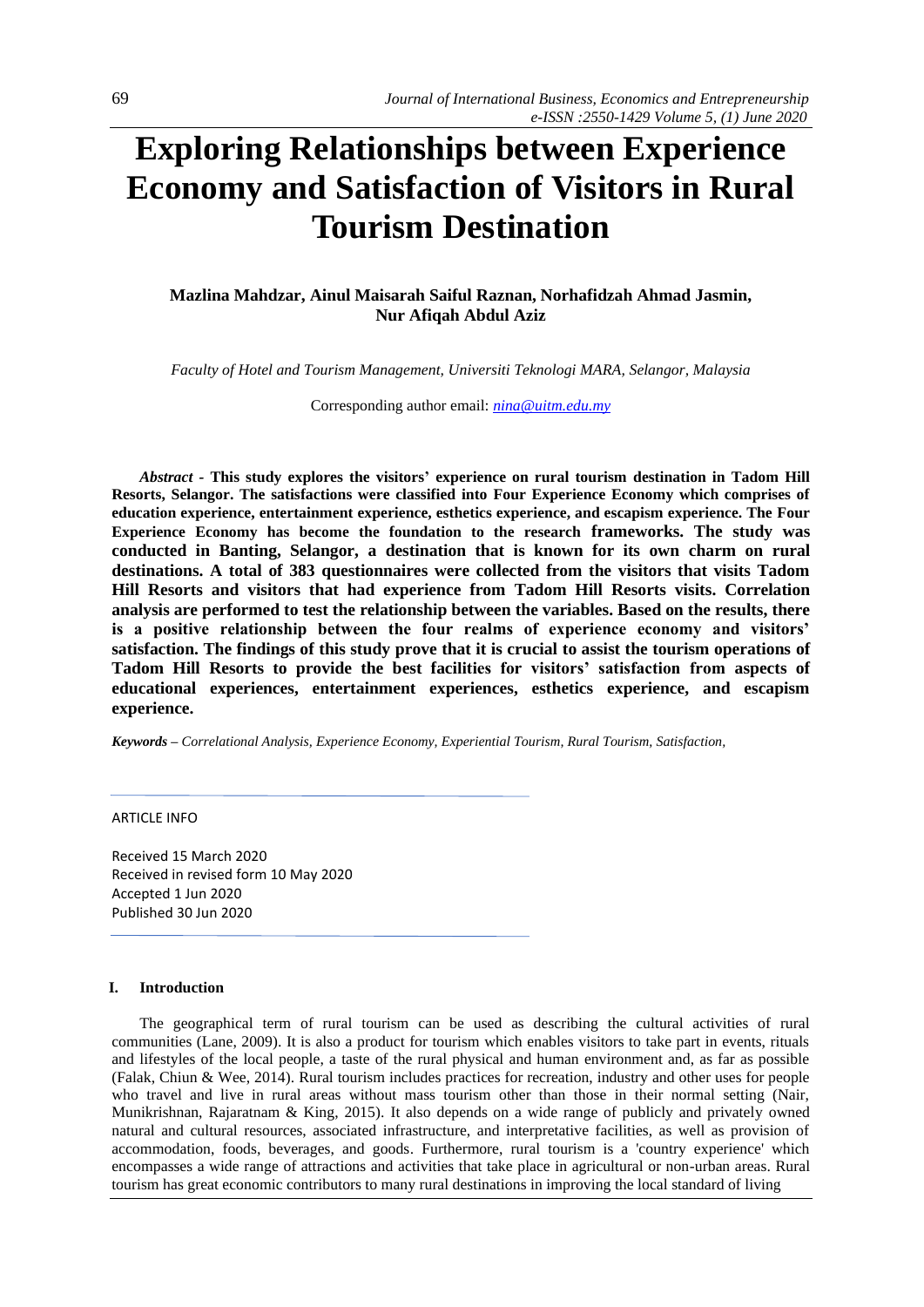(Lane, 2009). Tourism developments will conclusively bring both positive and negative impacts to the community. Hence, considering how local communities perceive the impacts of tourism development is vital in accomplishing community support for future planning and managing tourism development (Yoon, Yooshik & Gursoy, 2001). As for rural tourism, it has become a very essential element in evolving an area that is underdeveloped and lacked a comprehensive awareness from government, urban societies of nearby areas. Regularly, local of the rural areas have not been encouraged to equipage the available resources for promoting tourism in the areas (Awasthi, 2018). Therefore, the research will be focusing on the satisfaction of visitors at Tadom Hill Resorts, Selangor as it is necessary to guarantee successful development, promotion as well as operation of the existing and future development. As visitors' experience is multifaceted and multidimensional, no single number can quantify the experience. To adequately describe the wide ranges of experiences in places like national parks, attractions, and urban destinations, a variety of approaches to measure experiences are needed (Jorgenson, 2018). Thus, the studies of visitor's satisfaction with the development at Tadom Hill Resorts are conducted based on the four experience economy such as education, entertainment, escapism and esthetics by Pine and Gilmore's.

#### **II. Literature Review**

The tourism experience has its roots throughout academic literature dating back to seminal studies and research on tourism experience has increased in popularity as a result of advances in methodological approaches, shifts in global economies (Pine & Gilmore, 1999), and advancement in theory. Explanation of the Four Realms Experience Economy which consists of education, entertainment, escapism and esthetic and the relationship between economical experience and visitors' satisfaction are covered in the following subsection.

## 2.1 The Four Realms Experience Economy

Pine and Gilmore's (1999) experience economy model has stood out among the various applications of the experiential view of consumer behavior. Their experience economy framework has been utilized to evaluate tourism products such as heritage trails, special events, and cruise vacations. In addition, these form quadrants are positioned along with two matrices of experience such as the horizontally placed consumer participation either passive or active, and the vertically positioned consumer connection (Pine & Gilmore, 1999). Active participation is "when consumers control the outcome or activities that give rise to their perception individually," and when "customers do not impact or influence behavior explicitly the passive participation is" (Pine & Gilmore, 1999). Connecting consumers on a continuum of immersion or absorption, immersion is described as becoming physically or virtually part of the event or performance itself while absorption is engaging the attention of the consumer's mind (Pine & Gilmore, 1999).

Furthermore, Pine and Gilmore (1999) proposed that consumption experiences incorporating all four dimensions lead to stronger memories (Gilmore & Pine, 2002) and subsequent positive evaluations. Memorable tourist tourism experiences have been identified to be composed of positiveness, engagement with others, and acquisition of new knowledge. In the assessment of tourist experience on tourism product or services if their expectations are met before the purchase or after they have consumed or visited the destination, they will be satisfied with their travel experience. The importance of having pleasant experience and satisfaction in rural tourism in particular has been recognized as having a positive effect on behavioral intentions.

The first realm, educational experience role as a motivator lends evidence that the experience economy model is appropriate for the rural tourism experience. Residing on the absorption and active participation quadrant, learning as a consumer motivation consistently materializes in the rural tourism research literature regardless of the demographics. Consumer increases skills and knowledge through absorbing information presented interactively. For example, educational experience in rural tourism destinations are such as archery, team building, and bamboo rafting where consumer will be actively participating in the interactive engagement of one's mind and body. Next, the entertainment experience as expressed by Pine and Gilmore (1999), falls more on the passive participation or absorption dimension of the model. It is engaged by performances where the consumer's attention is occupied by the services offered. Examples of entertainment experience that is provided by Tadom Hill Resorts are such as limbo, *congkak*, badminton, volleyball, giant *jenga*, table tennis, basketball, and lake swimming. The consumer will passively observe the activities and performances of others. The third realm, esthetic experience is where consumers passively participate in the esthetic experience, as with the entertainment experience, and are immersed in the experience as they are in the escapist realm. "The gaze is directed to features of landscape and townscape which separate them off from every day and routine experiences", based on esthetic judgments, particularly of the rural environment. Places are selected for the pleasure and uniqueness they offer that differs from modern, everyday urban or suburban life. Examples of such entertainment experience of rural tourism destination are offered in activities like Tarzan swing, diving platform, bamboo accommodation, and wedding photo shoot. Finally, the escapist experience research about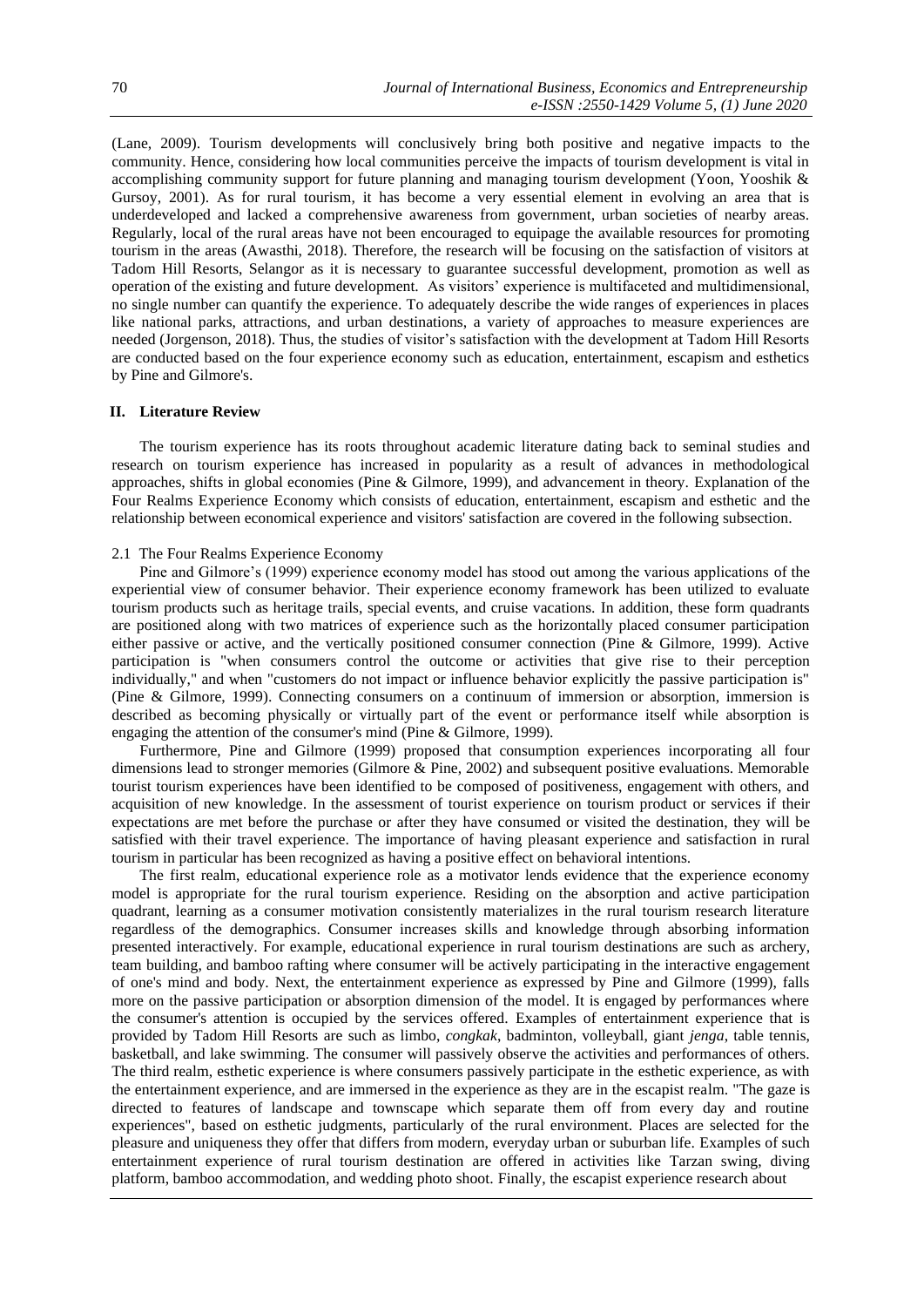rural tourism motivations supports both the esthetic and escapist components within the model. It is the difference of place that draws urbanity to the rural tourism experience and signifies the escapist realm. Various rural destinations provide various activities in which the visitors may be engaged in activities ranging from flying fox to All-Terrain Vehicles (ATV). Activities such as these are consistently rated high as reasons for rural tourism. The greater the number of activities offered within the rural destination, the greater the potential for customers to fully realize the escapist dimension on the active participation and immersive in an actual or virtual environment. The four realms were found to demonstrate differing strengths in effecting the tourist's experience.

#### 2.2 Visitors' Satisfaction

Satisfaction is defined as expectations in comparison before and after visiting a destination (Ramseook-Munhurrum, Naidoo, Seebaluck, and Pillai, 2006). Visitor's satisfaction was recognized as the remarkable factor that affects the success of any industries (Som and Badarneh, 2011; Adetola, Adewumi, and Olonimoyo, 2016) because of the potential to influence visitors' future behavior (Hussein, 2016) and to gain visitors' loyalty (Ohn and Supinit, 2016).

Satisfaction can only be produced through expressive activities (Jensen 2017). Jensen (2017) stated that in explaining general satisfaction, expressive indicators that form core recreational experiences are more important than the other expressive indicators. Expressive factors were considered as absolutely motivating and providing satisfaction, but the instrumental is viewed as maintenance factors that can create dissatisfaction if it is gone. Therefore, it is clear that facilities and attraction possess the difference between expressive and instrumental roles that may complementary to satisfaction.

Visitors' satisfaction is the feeling of happiness created from the experience included in tourism activities as stated by Caru and Cova (2003). The experiences that were obtained from tourism activities were said to be critical to differentiate the destination from their challenger (Walls, Okumus, Wang, and Kwun, 2011). Visitors' satisfaction is one of the key factors to determine visitors' future investment and intention to revisit (Choo et al., 2016), as the dissatisfaction of the visitors might result in future critical visitors' behaviour intentions (Zeithaml and Bitner, 2000). Visitors' satisfaction towards the products and services such as offered in tourism destination has implications on their extent of destination visitation. For example, visitors who are satisfied with the destination are intended to revisit destination again and promote the destination to others. Why people visiting the attractions and the factor of the quality of the visit is due to their satisfaction with the destination. The performance of attraction providers that provide service to their visitors make the visitor satisfied (Mahdzar, 2017). Furthermore, the higher the service experience perceived by the visitors at the destination attraction, the more satisfied the visitors will be (Haji, 2018).

Visitors' satisfaction is the emotional state of visitors after receiving experience as suggested by Baker and Crompton (2000). The suggestions were supported by Spreng, MacKenzie, and Olshavsky (1996) who explained that it is important to determine the feelings of satisfaction which a product or service fulfills a person's desires, and this must be included in measuring the satisfaction level.

#### 2.3 Relationship between Four Realms of Experience Economy and Satisfaction

According to Oh (2007), tourist satisfaction, positive perceptions of overall destination quality, corresponding psychological arousal, and strong memories are the results based on the experience staged at a destination. The force of the relationship may be possible upon the destinations between the four realms of experience and tourist satisfaction due to the empirical nature. Besides, escapism is identified as impacting remarkably on satisfaction with the music festival, and education affecting satisfaction with a museum visit. Education, esthetics, and entertainment showed positive significant influence on satisfaction in a film festival context (Kastenholz, 2017).

Past studies have emphasized the crucial role of each realms in the tourism industry. For example, Chen and Chen (2010) studied the relationship between the educational experience and traveler satisfaction using 477 heritage tourists in Tainan. The result revealed that the educational experience aids to increase perceived value, which leads to a high level of travelers' satisfaction. Hosany and Witham (2010) investigated the effect of entertainment on satisfaction and recommendation intentions using empirical data collected from 169 customers in the cruise industry. They suggested that entertainment is a key factor affecting both satisfaction and recommendation intentions. The esthetic experience was also found to enhance customer's behavior in both positive and negative responses and behavior (Han, 2019). Ryu, Lee, and Kim (2012) also claimed that esthetics was a major factor influencing travelers' future behavioral intentions such as word-of-mouth or revisit. Thus, esthetic experience may further evoke emotional feelings, which contribute to visitors' satisfaction with their visit (Lovelock & Wirtz, 2004). Previous studies (Quadri, 2012) had found that escapism factors are crucial in the tourism setting that influences on the revisit intention. Boorstin (2012) also supported this finding that individuals with inauthentic, alienated, and routine daily life occasionally wants to escape or disconnect in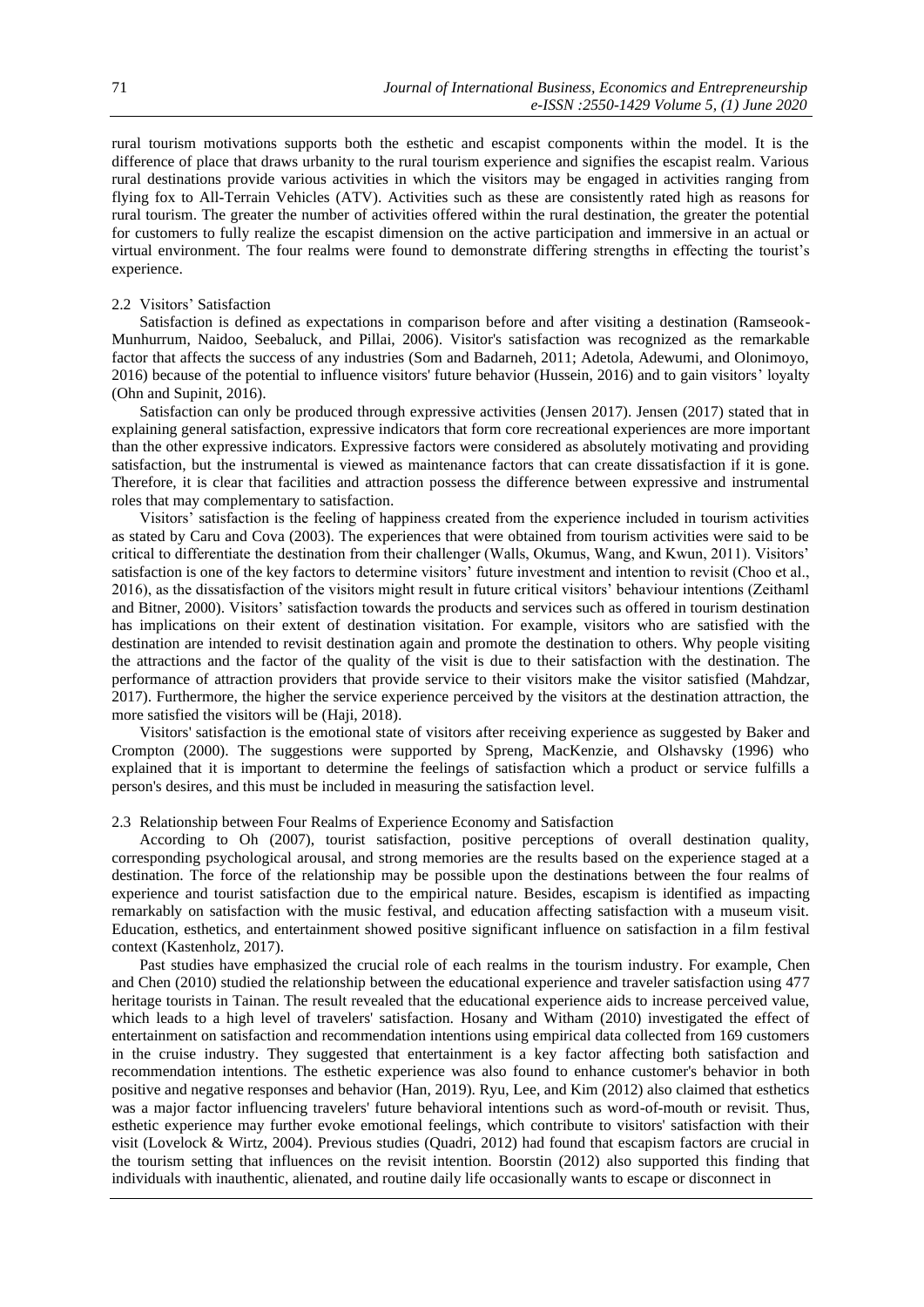search of a unique experience, therefore satisfy their travel experience. Bahrin (2017) on their study on Malaysian museum visitors' experiences also suggested that the four realms of experience economy had positive and significant impact on satisfaction. Qu (2017) investigated the impact of experience on satisfaction on theme park. The results of his study showed that esthetic, entertainment and educational experiences were significant predictors of satisfaction. Thus, the link between experience economy and customer satisfaction has been empirically confirmed by studies conducted in several tourism contexts.

# **III. Methodology**

The sample size used in the study amounted to 382. This sample size fits with the studies accordance with the table of population and sample size (Krejcie & Morgan, 1970). As recorded in Kuala Langat District Council (2015), the amount of population in Banting, Selangor is 93,497. According to Krejcie and Morgan, the perfect sample size for population over 75 000 is 382. Data have been collected for two weeks in November 2019 from visitors who visit the Tadom Hill Resorts, Selangor. 383 of 400 questionnaire was used for analysis since 17 questionnaires have been removed due to several reasons such as incomplete answers or answers marked more than one.

A self-administered questionnaire was used as the main primary data for the research. The questions are prepared in English and it is comprised of three sections. Section A (demographic portfolio), Section B (visitors' experience at Tadom Hill Resorts) and Section C (visitors' satisfaction at Tadom Hill Resorts). Questions for the demographic profile and visitors' satisfaction contains 6 items and 3 items each, and it was adopted from Mahdzar (2019), for visitors' experience consists of 15 items was adopted from Hosany & Witham (2009) and Manthiou et al. (2014). The visitors were approached by the researchers to complete a questionnaire willingly after they have experienced the experiential attributes of the resort. Descriptive and Correlational Analysis is then used to explore the strength of the relationship exists between four variables of visitors' experience and satisfaction.

## **IV. Results and Findings**

#### 4.1 Descriptive Analysis

Based on Table 1, the highest mean value for visitors' education experiential attributes were (learn more) (learning experience), entertainment (fun) and (amusing), escapism (escape), (adventurous) and (motivated), and esthetic (pleasant). According to visitors at Tadom Hill Resort, Selangor the least important attributes for visitors' experience were (stimulated curiosity) and (appealing).

| <b>Experiential Attributes</b> | M    | <b>SD</b> | $\mathbf n$ |
|--------------------------------|------|-----------|-------------|
| <b>Stimulated Curiosity</b>    | 4.10 | .655      | 383         |
| Learn More                     | 4.26 | .658      | 383         |
| Knowledgeable                  | 4.18 | .621      | 383         |
| Learning Experience            | 4.25 | .625      | 383         |
| Entertaining                   | 4.19 | .633      | 383         |
| Captivating                    | 4.19 | .622      | 383         |
| Fun                            | 4.20 | .623      | 383         |
| Amusing                        | 4.21 | .646      | 383         |
| <b>Different</b>               | 4.17 | .650      | 383         |
| Escape                         | 4.22 | .638      | 383         |
| Adventurous                    | 4.21 | .628      | 383         |
| Motivated                      | 4.24 | .631      | 383         |
| Appealing                      | 4.16 | .647      | 383         |
| Pleasant                       | 4.23 | .631      | 383         |
| Landscape                      | 4.19 | .645      | 383         |

Table 1: Visitors' Experiential Attributes of Tadom Hill Resort, Selangor.

#### 4.2 Correlation Analysis

Table 2 exhibits the Pearson Correlation Matrix for all the independent variables namely education experiences, entertainment experiences, escapism experiences and lastly esthetic experiences. Followed by the dependent variable, which is visitors' satisfaction at Tadom Hill Resorts. Results of the correlations between the entire variables were statistically significant. There is a high association between the visitors' satisfaction on esthetics element ( $r = .909$ ,  $p < 0.01$ ) which also means that there is a positive relationship between the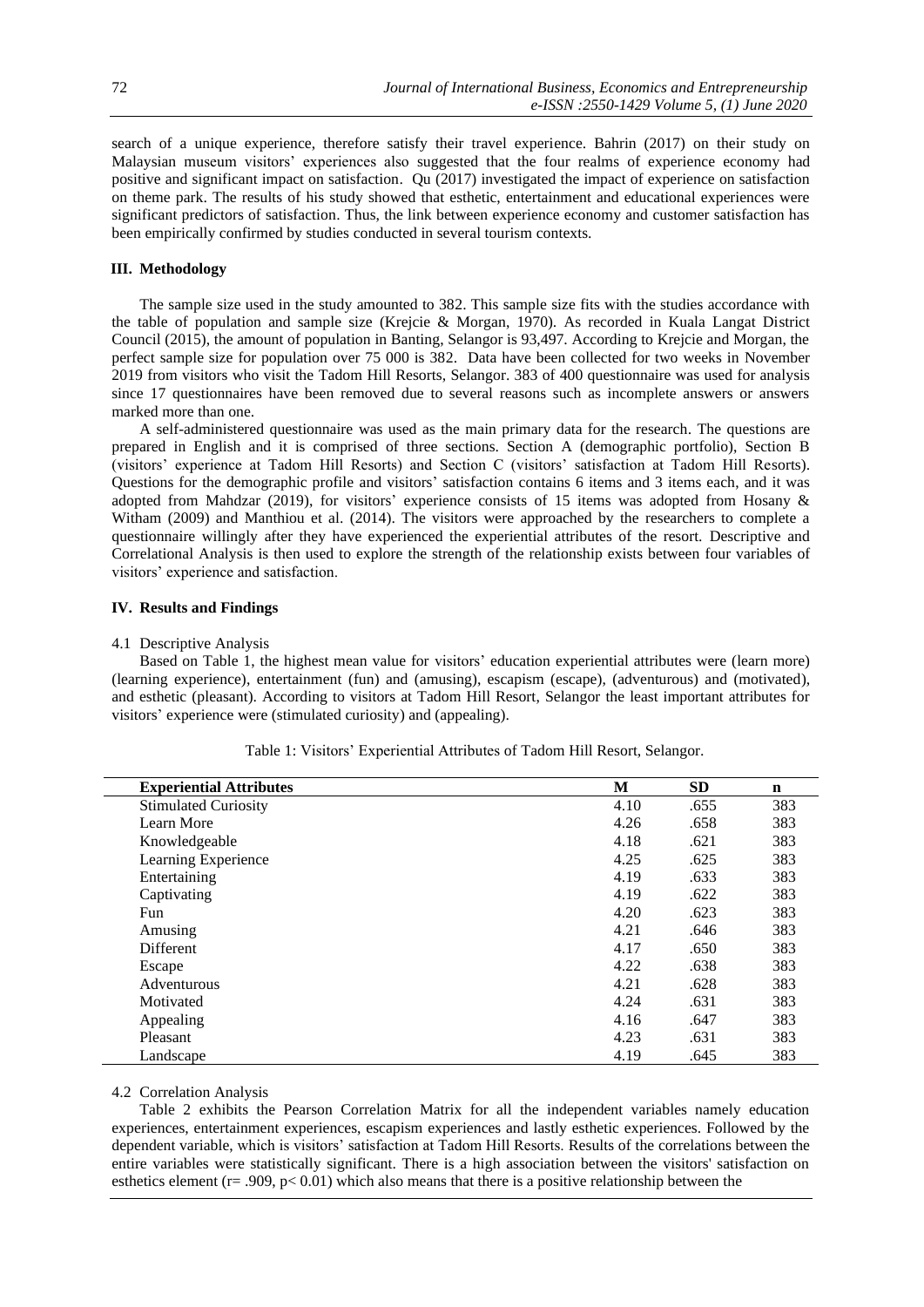independent and dependent variables. Among all the elements, the esthetics element achieved the highest range and highly significant with the visitors' satisfaction. Visitors are highly agreed on Tadom Hill Resorts are appealing, pleasant and pay close attention to the design details.

Therefore, Tadom Hill Resorts should be consistent with the infrastructure and maybe upgrade it for visitors to feel more satisfied. It can also be seen that there is high alliance between visitors' satisfaction on escapism element ( $r=$  .886,  $p<$  0.01) when visitors feel more adventurous and motivated to try new things followed by visitors satisfaction on education element ( $r = .869$ ,  $p < 0.01$ ) which makes visitor become more knowledgeable about that place and get a real learning experiences by the activities provided there. Finally, the least but still at the high association between visitors' satisfaction and entertainment element ( $r=$  .826,  $p<$  0.01). Therefore, Tadom Hill Resorts should concentrate more on the entertainment element as it is the least range among all of the elements. The place can consider adding more entertaining activities and improve it such as zorbing, craft workshops, wellness classes and so on.

|               | Education | Entertainmen | Escapis | Esthetics | Satisfaction |
|---------------|-----------|--------------|---------|-----------|--------------|
|               |           |              | m       |           |              |
| Education     |           | .818         | .877    | .841      | .869         |
| Entertainment | .818      |              | .821    | .786      | .826         |
| Escapism      | 877       | .821         |         | .865      | .886         |
| Esthetics     | .841      | .786         | .865    |           | .909         |
| Satisfaction  | .869      | .826         | .886    | .909      |              |

Table 2: Pearson Correlation Matrix for Study Variables

## **V. Conclusion**

The aim of this study was to reveal the relationship between the four realms of experience and visitors' satisfaction when visiting Tadom Hill Resort. The result has indicated that there is a positive relationship between all the four realm of experience (education, entertainment, escapism, and esthetics) and visitors' satisfaction. Based on the result of the study, most of the visitors agreed that the four realms of experiences contributed to the satisfaction of the visitors of Tadom Hill Resorts.

The study shows that esthetics experience has the highest means, followed by escapism experience, education experience and entertainment experience. The study is in line with the existing limited literature such as, Mahdzar (2017), Ho and Tsai (2011), Mazlina (2017) and Bahrin (2017) found visitors' experience (four realm of experience) had positive and significant impact on satisfaction. Their studies also indicate that visitors were highly satisfied with esthetics experience and escapist experience. Therefore, Tadom Hill Resorts should keep the esthetic values at the destination and plant more trees to feel the pleasant, positive or artful appearance of a person or things. This is to ensure the esthetic experience are continuously provided to visitors.

Escapism experience ranked second importance, thus Tadom Hill Resort should always consider to limit the number of visitors visiting the destination to avoid overcrowding. Moreover, the management should improve the facilities provided and are consistent with the infrastructure provided for the visitors. The adventurous activities should remain as the top activities in Tadom Hill Resorts because it is a way for the visitors escape from their daily life routine.

As education experience is also important, therefore the management should also educate their employees to deal with the visitors by teaching them languages and a proper guide to customer services. The operations of Tadom Hill Resorts can consider highlighting the wellness classes as people nowadays are concern of wellness. Increasing emphasis on health and wellness gives such pleasure for visitors to revisit the destination.

The entertainment experience receives the lowest mean scores for visitors' satisfaction. Therefore, management of the resort should do more activities to improve the entertainment experience for the visitors. Further activities would be perfect for Tadom Hill Resort, such as outside events can be held for races or competitions. Tadom Hill Resorts also can add an activity like a craft workshop to encourage visitors to get in touch with their creative side. Also, providing them with souvenirs allow the visitor to always remember the place. It is also suitable for children to take part in and boost children's creativity.

In this study, the attributes only focused on the four realms of experience based on visitors' assessment at Tadom Hill Resort. The result only portrays few parts in tourism experiential concept, and it is suggested for future research focus on other elements such as the 'memorable' tourists' tourism experience aspect and visitors' future behavioral intentions get a full and better understanding on tourism experiential concept.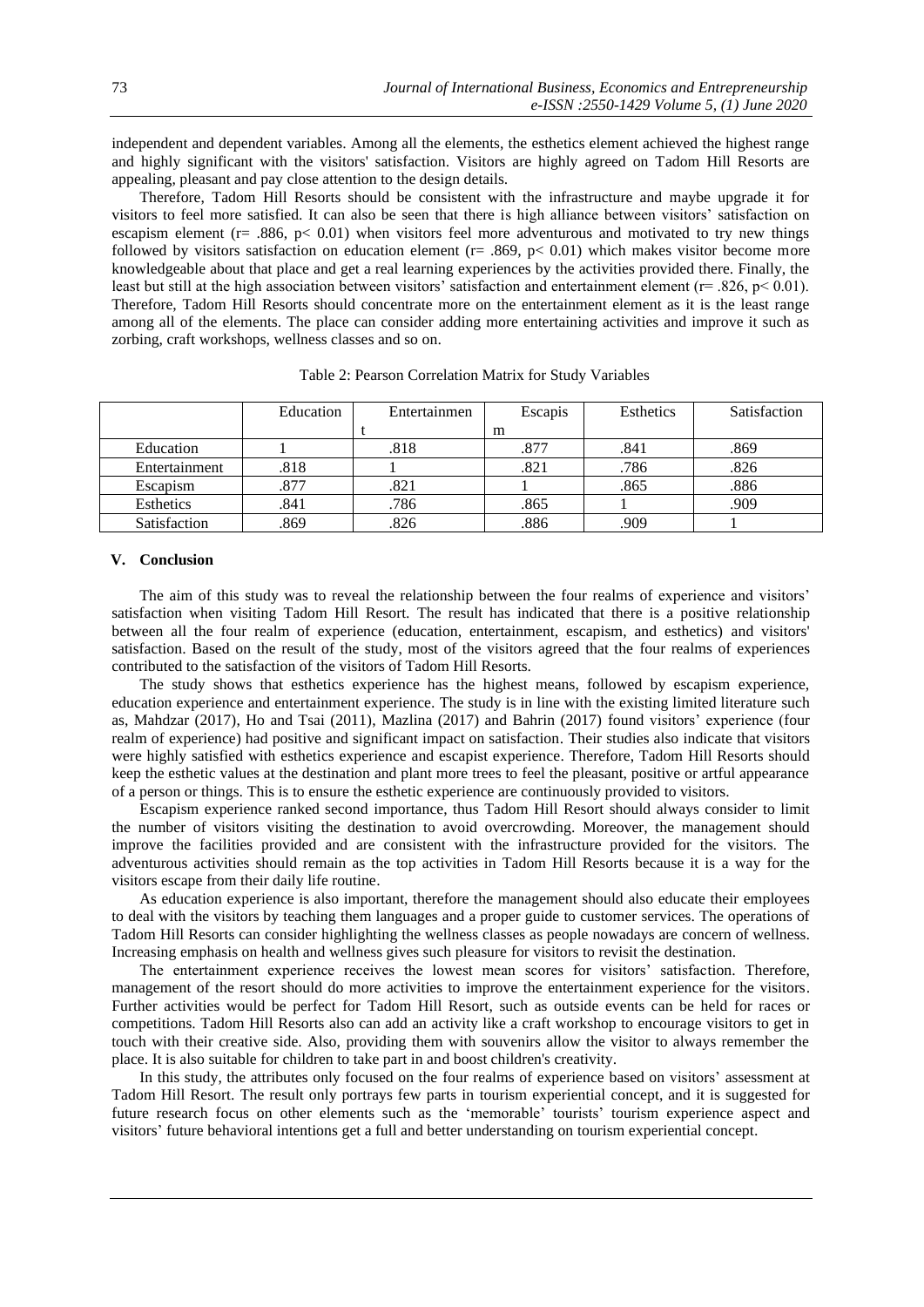# **References**

- Adetola, B. O., Adewumi, I. B. and Olonimoyo, H. T. (2016). Tourist Satisfaction with Attractions of Idanre Hills, Ondo State, Nigeria. *American Journal of Tourism Management*, 5(1), 1-8.
- Awasthi, A., Govindan, K., & Gold, S. (2018). Multi-tier sustainable global supplier selection using a fuzzy AHP-VIKOR based approach. *International Journal of Production Economics*, *195*, 106–117. doi: <https://doi.org/10.1016/j.ijpe.2017.10.013>
- Bahrin, S. A. N. K., Mahdzar, M., Hamid, Z. A., & Ghani, A. A. (2017). Museum visitors' experiential factors and recommendation intention. *Journal of Tourism, Hospitality and Culinary Arts*, Vol. 9 (2) pp 199- 212.
- Baker, D. and Crompton, J. (2000) 'Quality, satisfaction and behavioural intentions', *Annals of Tourism Research*, 27:3, pp. 785-804
- Boorstin, D. J. (2012). *The image: A guide to pseudo-events in America*. New York, NY: Vintage.
- Carù, A. and Cova, B. (2003). Revisiting consumption experience: A more humble but complete view of the concept. Marketing Theory, 3(2), 267-286.
- Chen, C. F., & Chen, F. S. (2010). Experience quality, perceived value, satisfaction and behavioral intentions for heritage tourists. Tourism Management, 31(1), 29–35. doi:10.1016/j.tourman.2009.02.
- Choo, H., Ahn, K. and Petrick, J. F. (2016). An integrated model of festival revisits intentions. Theory of planned behavior and festival quality/satisfaction. *International Journal of Contemporary Hospitality Management*, 28(4), 818-838.
- Falak, S., Chiun, L. M., & Wee, A. Y. (2014). A Repositioning Strategy for Rural Tourism in Malaysia Community Perspective. *Procedia - Social and Behavioral Sciences,144*, 412-415. doi:10.1016/j.sbspro.2014.07.310
- Gilmore, J. H., & Pine, B. J. (2002). *The experience is marketing*. Louisville, KY: BrownHerron Publishing.
- Han, S., & Yoon, J. (2019). Cultural intelligence on perceived value and satisfaction of ethnic minority groups' restaurant experiences in Korea. *Journal of Tourism and Cultural Change*, 1–23. doi:10.1080/14766825.2019.1600865
- Haji Guliling, H., & Abdul Aziz, Y. (2018). Historical Service Quality Assessment of Malaysia's World Heritage Site. *Journal of International Business, Economics and Entrepreneurship*, 3(2), 12-22.
- Hussein, A. S. (2016). How event awareness, event quality, and event image creates visitor revisit intention? A lesson from a car-free day event. *Procedia Economics and Finance*, 35, 396-400.
- Hosany, S., & Witham, M. (2010). Dimensions of cruisers' experiences, satisfaction, and intention to recommend. *Journal of Travel Research*, *49*(3), 351-364.
- Jensen, O., Li, Y., & Uysal, M. (2017). Visitors' satisfaction at managed tourist attractions in Northern Norway: Do on-site factors matter?. *Tourism Management*, *63*, 277-286.
- Jorgenson, J., Nickerson, N., Dalenberg, D., Angle, J., Metcalf, E., & Freimund, W. (2018)*.* Measuring Visitor Experiences: Creating and Testing the Tourism Autobiographical Memory Scale*. Journal of Travel Research, 004728751876434. doi:10.1177/0047287518764344*
- Kastenholz, E., Carneiro, M. J., Marques, C. P., & Loureiro, S. M. C. (2017). The dimensions of rural tourism experience: impacts on arousal, memory, and satisfaction*. Journal of Travel & Tourism Marketing, 35(2), 189–201.*
- Krejcie, R. V., & Morgan, D. W. (1970). Determining Sample Size for Research Activities. Educational and *Psychological Measurement*, 30(3), 607–610. https://doi.org/10.1177/001316447003000308
- Kuala Langat District Council. (2015). Retrieved from https://web.archive.org/web/20151125043938/http://www.mdkl.gov.my/en/bandar-banting.
- Lane, B. (2009). Rural tourism: An overview. *The Sage handbook of tourism studies*. 354-370. 10.4135/9780857021076.n20.
- Lovelock, C. H., & Wirtz, J. (2004). *Services marketing: People, technology, strategy*.
- Mahdzar, M., Izhar, F. S., Wee, H., Ghani, A. A., Hamid, Z. A., & Anuar, N. A. M. (2017). Measuring Experience Economy and Satisfaction: An Examination of Visitors in Agricultural Park. *Advanced Science Letters*, *23*(8), 7574-7577.
- Mazlina M, Siti A.N.K.B, Intan, R.A.R and Arni, A.G. (2017). Effects of Visitors Experience on Satisfaction and Intentions to Recommend in Malaysian Museum. *World Applied Sciences Journal*, 35, 59-64. ISSN 1818-4952
- Manthiou, A., Lee, S. A., Tang, L. R., & Chiang, L. (2014). The experience economy approach to festival marketing: Vivid memory and attendee loyalty. *Journal of Services Marketing*.